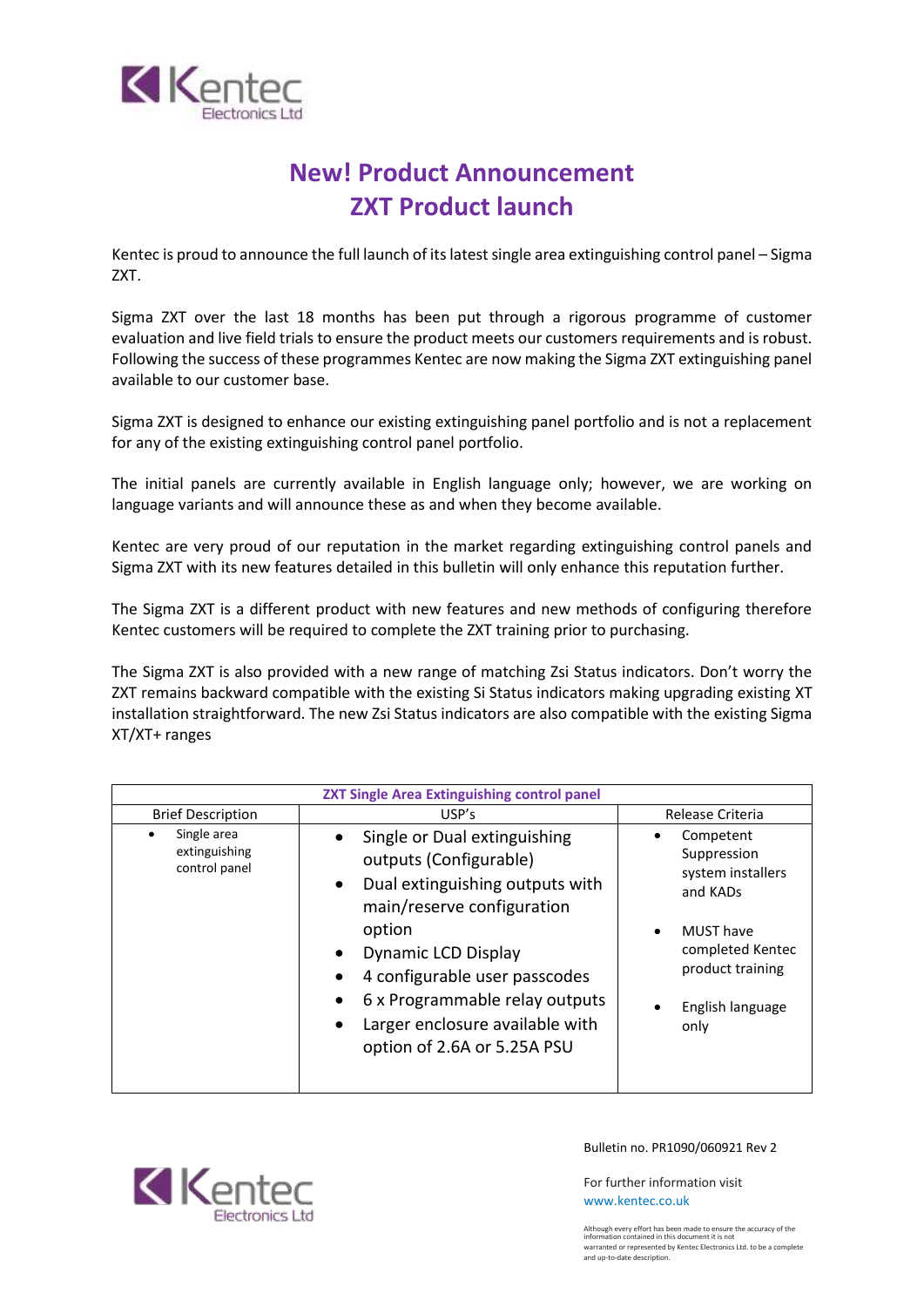### **Products**

| <b>ZXT Extinguishing Control Panels</b>                  |                                                                                                                                                                                                                                                                                                                                                                                                                                                                                                                                                                                                                                                                                                                                                                                                                                                                                   |
|----------------------------------------------------------|-----------------------------------------------------------------------------------------------------------------------------------------------------------------------------------------------------------------------------------------------------------------------------------------------------------------------------------------------------------------------------------------------------------------------------------------------------------------------------------------------------------------------------------------------------------------------------------------------------------------------------------------------------------------------------------------------------------------------------------------------------------------------------------------------------------------------------------------------------------------------------------|
| <b>Brief Description</b>                                 | <b>Release Information</b>                                                                                                                                                                                                                                                                                                                                                                                                                                                                                                                                                                                                                                                                                                                                                                                                                                                        |
| Sigma ZXT small enclosure 2.6 Amp PSU<br>取モード<br>KKenter | 3 Conventional detection zones<br>$\bullet$<br>1 area extinguishing controls<br>$\bullet$<br>Single or Dual extinguishing outputs<br>$\bullet$<br>Extinguishing outputs can be configured for<br>$\bullet$<br>main/reserve or common operation<br>6 x Programmable relay outputs<br>$\bullet$<br>2 x programmable 0v inputs<br>$\bullet$<br>LCD display (White or Dynamic<br>$\bullet$<br>Event log 1000 events<br>$\bullet$<br>4 Configurable User passcodes<br>$\bullet$<br>Supports max 7 status indicators (Sigma SI or<br>$\bullet$<br>Sigma ZXT SI)<br>Supports max 7 Ancillary output cards<br>$\bullet$<br>Dimensions 368 (W) x 324 (H) x 100 (D)<br>$\bullet$<br>2.6 Amp internal PSU<br>$\bullet$<br>Space for 2 x 12V 7Ah batteries<br>$\bullet$<br>Compatible with all existing Sigma XT<br>accessories i.e., Hold switches, abort switches<br>etc.<br>LE2 compatible |
| Product<br>K192311XM2                                    | <b>List Price</b><br>See latest price list                                                                                                                                                                                                                                                                                                                                                                                                                                                                                                                                                                                                                                                                                                                                                                                                                                        |
| <b>Brief Description</b>                                 | <b>Release Information</b>                                                                                                                                                                                                                                                                                                                                                                                                                                                                                                                                                                                                                                                                                                                                                                                                                                                        |
| Sigma ZXT large enclosure 2.6 Amp PSU                    | 3 Conventional detection zones<br>$\bullet$<br>1 area extinguishing controls<br>Single or Dual extinguishing outputs<br>$\bullet$<br>Extinguishing outputs can be configured for                                                                                                                                                                                                                                                                                                                                                                                                                                                                                                                                                                                                                                                                                                  |
| <b>IAKerang</b>                                          | main/reserve or common operation<br>6 x Programmable relay outputs<br>2 x programmable Ov inputs<br>LCD display (White or Dynamic<br>Event log 1000 events<br>$\bullet$<br>4 Configurable User passcodes<br>Supports max 7 status indicators (Sigma SI or<br>$\bullet$<br>Sigma ZXT SI)<br>Supports max 7 Ancillary output cards<br>٠<br>Dimensions 368 (W) x 434 (H) x 133 (D)<br>$\bullet$<br>2.6 Amp internal PSU<br>$\bullet$<br>Space for 2 x 12V 17Ah batteries<br>$\bullet$<br>Compatible with all existing Sigma XT<br>$\bullet$<br>accessories i.e., Hold switches, abort switches<br>etc.<br>LE2 compatible                                                                                                                                                                                                                                                             |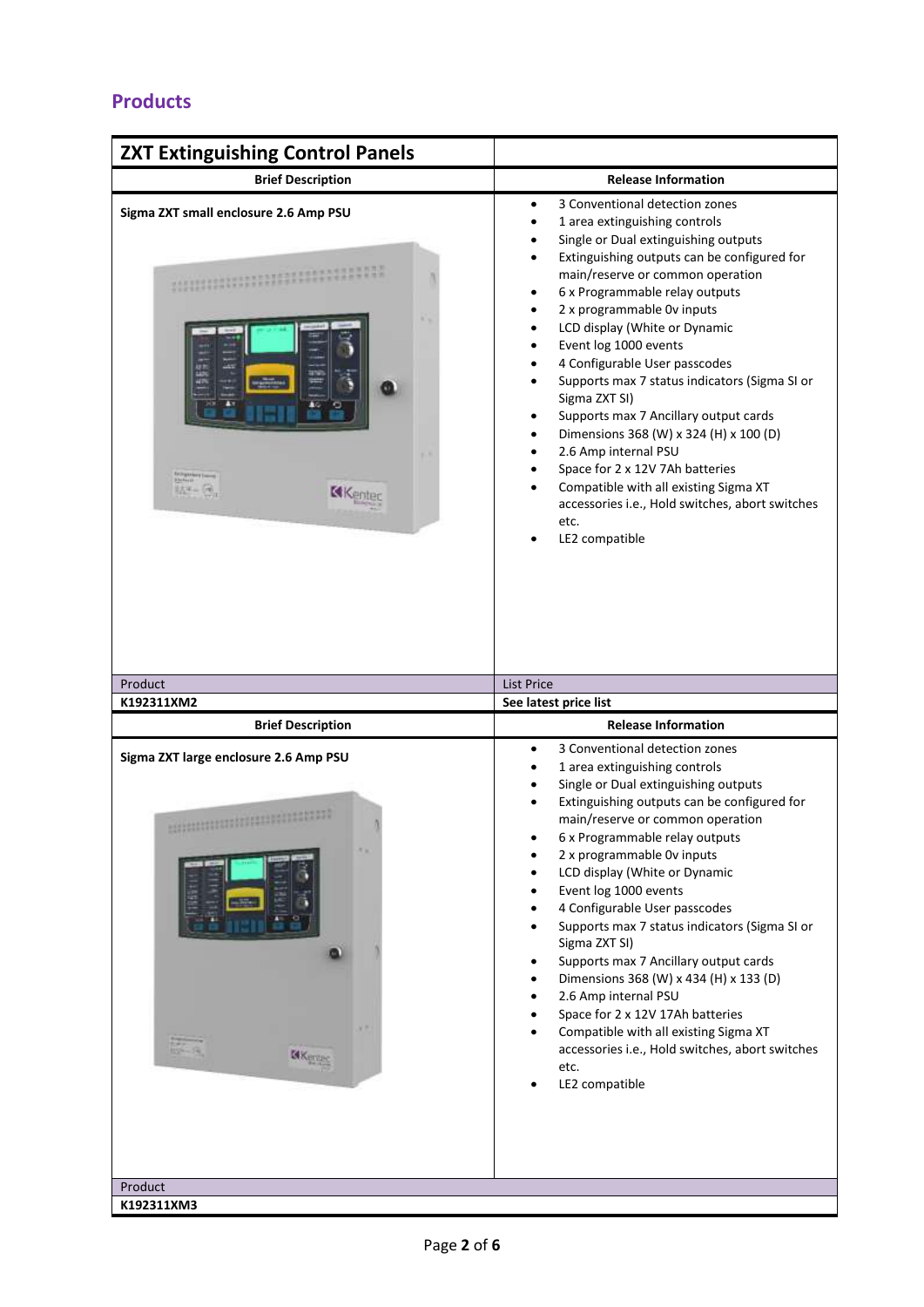| <b>Brief Description</b>                                                     | <b>Release Information</b>                                                                                                                                                                                                                                                                                                                                                                                                                                                                                                                                                                                                                                                                                                                    |
|------------------------------------------------------------------------------|-----------------------------------------------------------------------------------------------------------------------------------------------------------------------------------------------------------------------------------------------------------------------------------------------------------------------------------------------------------------------------------------------------------------------------------------------------------------------------------------------------------------------------------------------------------------------------------------------------------------------------------------------------------------------------------------------------------------------------------------------|
| Sigma ZXT large enclosure 5.25 Amp PSU<br><b>GK</b> <sub>HT</sub><br>Product | 3 Conventional detection zones<br>1 area extinguishing controls<br>Single or Dual extinguishing outputs<br>Extinguishing outputs can be configured for<br>main/reserve or common operation<br>6 x Programmable relay outputs<br>$\bullet$<br>2 x programmable 0v inputs<br>LCD display (White or Dynamic<br>Event log 1000 events<br>$\bullet$<br>4 Configurable User passcodes<br>Supports max 7 status indicators (Sigma SI or<br>Sigma ZXT SI)<br>Supports max 7 Ancillary output cards<br>٠<br>Dimensions 368 (W) x 434 (H) x 133 (D)<br>$\bullet$<br>5.25 Amp internal PSU<br>٠<br>Space for 2 x 12V 17Ah batteries<br>Compatible with all existing Sigma XT<br>accessories i.e., Hold switches, abort switches<br>etc.<br>LE2 compaible |
| K195311XM3                                                                   |                                                                                                                                                                                                                                                                                                                                                                                                                                                                                                                                                                                                                                                                                                                                               |

| <b>ZXT Status Indicators</b>                                                                                                                                                                                  |                                                                                                                                                                                                                                                                                                                                                                           |
|---------------------------------------------------------------------------------------------------------------------------------------------------------------------------------------------------------------|---------------------------------------------------------------------------------------------------------------------------------------------------------------------------------------------------------------------------------------------------------------------------------------------------------------------------------------------------------------------------|
| <b>Brief Description</b>                                                                                                                                                                                      | <b>Release Information</b>                                                                                                                                                                                                                                                                                                                                                |
| Sigma ZXT SI $-6$ lamp status units<br>Extinguishant<br>ಲಿಠಿ<br><b>Manual Orde</b><br><b>North / Shonesal</b><br><b>Hold Artistates</b><br>Disabled<br><b>Insertment</b><br>Retrused<br><b>MARINE MARINEZ</b> | 6 LED status indicators<br>$\bullet$<br>Extinguishing release countdown display<br>RS485 connection to extinguishing panel - Max<br>7 per panel<br>Supply voltage 21 -30V DC<br>Max current draw 0.07A<br>Dimensions 190 (W) x 136 (H) X 50 (D)<br>٠<br>Weatherproof version available part no.<br>W921000W8<br>Backward compatible with Sigma XT/XT+,<br>٠<br>Syncro XT+ |
| Product                                                                                                                                                                                                       |                                                                                                                                                                                                                                                                                                                                                                           |
| <b>K921000M8 (Standard)</b><br>W921000W8 (Weatherproof)                                                                                                                                                       |                                                                                                                                                                                                                                                                                                                                                                           |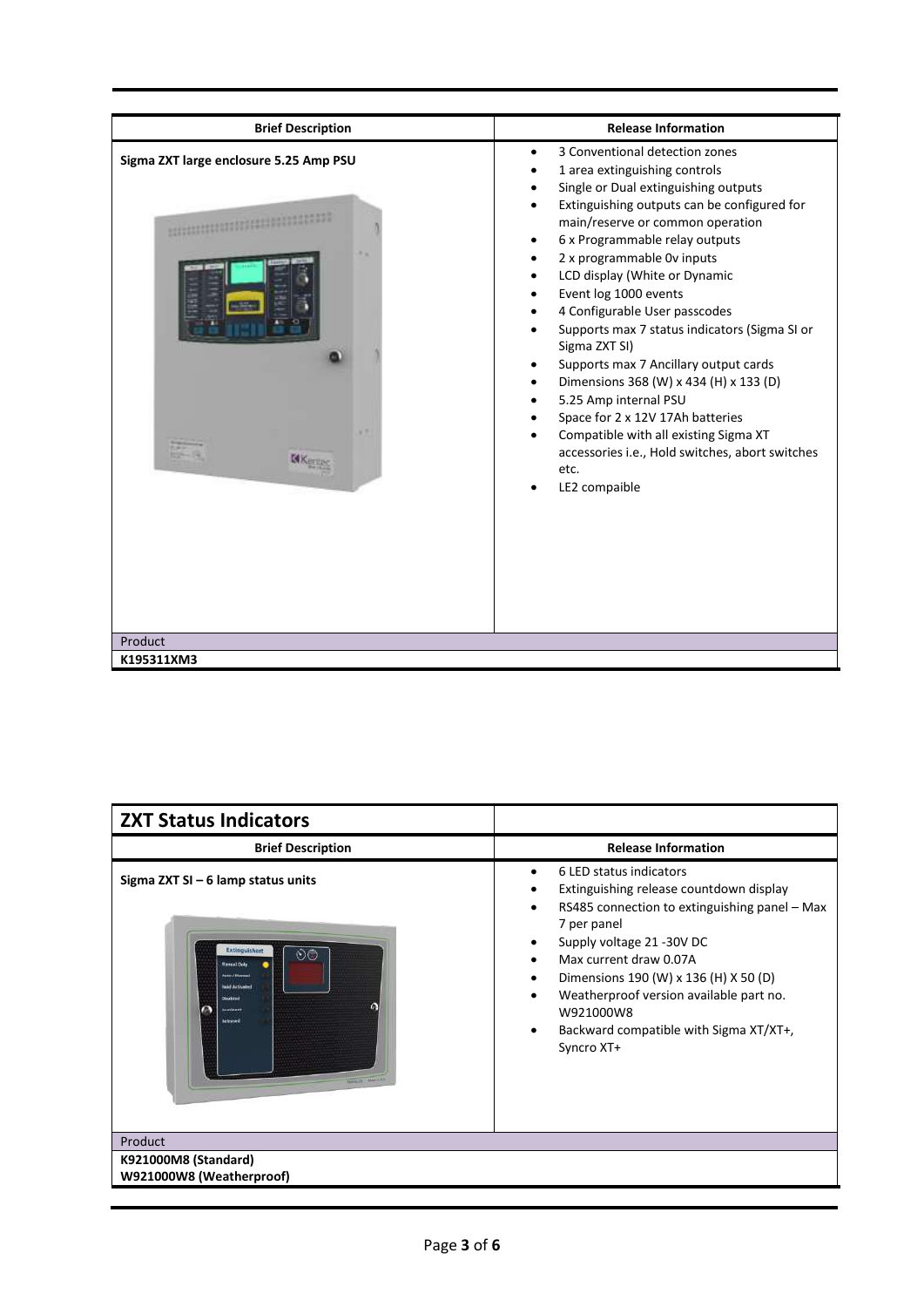| <b>Brief Description</b>                           | <b>Release information</b>                                                                                                                                                                                                                                                                                                                                                                                                                                |
|----------------------------------------------------|-----------------------------------------------------------------------------------------------------------------------------------------------------------------------------------------------------------------------------------------------------------------------------------------------------------------------------------------------------------------------------------------------------------------------------------------------------------|
| Sigma $2XT$ SI - 6 lamp status with Manual release | 6 LED status indicators<br>$\bullet$<br>Dual action Manual Release function<br>Extinguishing release countdown display<br>$\bullet$<br>RS485 connection to extinguishing panel - Max<br>$\bullet$<br>7 per panel<br>Supply voltage 21 -30V DC<br>Max current draw 0.07A<br>Dimensions 190 (W) x 136 (H) X 50 (D)<br>$\bullet$<br>No weatherproof version of this module<br>$\bullet$<br>Backward compatible with Sigma XT/XT+,<br>$\bullet$<br>Syncro XT+ |
| Product<br>K921010M8 (Standard)                    |                                                                                                                                                                                                                                                                                                                                                                                                                                                           |

| <b>Brief Description</b>                                                                  | <b>Release information</b>                                                                                                                                                                                                                                                                                                                                                                                                                                                                                                                                                       |
|-------------------------------------------------------------------------------------------|----------------------------------------------------------------------------------------------------------------------------------------------------------------------------------------------------------------------------------------------------------------------------------------------------------------------------------------------------------------------------------------------------------------------------------------------------------------------------------------------------------------------------------------------------------------------------------|
| Sigma ZXT SI - 6 lamp status unit with mode select keyswitch                              | 6 LED status indicators<br>$\bullet$<br>2 position keyswitch for Auto/Manual or<br>$\bullet$<br>Manual only mode selection<br>Extinguishing release countdown display<br>$\bullet$<br>RS485 connection to extinguishing panel - Max<br>$\bullet$<br>7 per panel<br>Supply voltage 21 -30V DC<br>$\bullet$<br>Max current draw 0.07A<br>$\bullet$<br>Dimensions 190 (W) x 136 (H) X 50 (D)<br>$\bullet$<br>Weatherproof version available part no.<br>$\bullet$<br>W921000W8 (Dim 256 (W) x 170 (H) x 60 (D)<br>Backward compatible with Sigma XT/XT+,<br>$\bullet$<br>Syncro XT+ |
| Product                                                                                   |                                                                                                                                                                                                                                                                                                                                                                                                                                                                                                                                                                                  |
| K921100M8 (Standard)<br>W921100W8 (Weatherproof)                                          |                                                                                                                                                                                                                                                                                                                                                                                                                                                                                                                                                                                  |
| <b>Brief Description</b>                                                                  | <b>Release information</b>                                                                                                                                                                                                                                                                                                                                                                                                                                                                                                                                                       |
| Sigma ZXT SI - 6 lamp status unit With Manual Release and<br><b>Mode Select Keyswitch</b> | 6 LED status indicators<br>$\bullet$<br>Dual action Manual Release function<br>$\bullet$<br>2 position keyswitch for Auto/Manual or<br>$\bullet$<br>Manual only mode selection<br>RS485 connection to extinguishing panel - Max<br>$\bullet$<br>7 per panel<br>Supply voltage 21 -30V DC<br>$\bullet$<br>Max current draw 0.07A<br>$\bullet$<br>Dimensions 190 (W) x 136 (H) X 50 (D)<br>$\bullet$<br>Weatherproof version available part no.<br>$\bullet$<br>W921000W8 (Dim 256 (W) x 170 (H) x 60 (D)<br>Backward compatible with Sigma XT/XT+,<br>Syncro XT+                  |
| Product                                                                                   |                                                                                                                                                                                                                                                                                                                                                                                                                                                                                                                                                                                  |
| K921110M8 (Standard)<br>W921110W8 (Weatherproof)                                          |                                                                                                                                                                                                                                                                                                                                                                                                                                                                                                                                                                                  |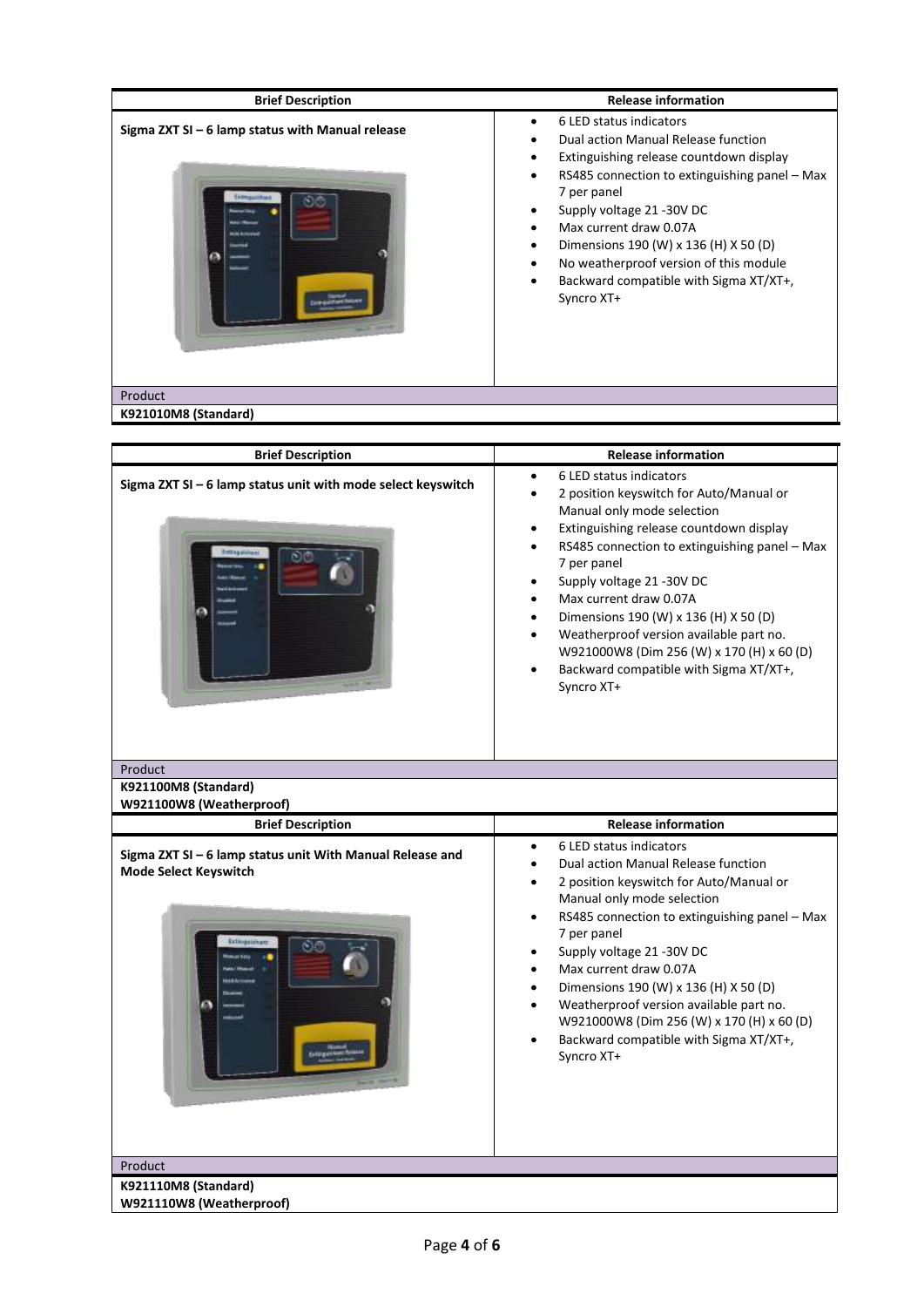| <b>Brief Description</b>                                                                                                                                                                         | <b>Release information</b>                                                                                                                                                                                                                                                                                                                                                                                                                                                                                                                                         |
|--------------------------------------------------------------------------------------------------------------------------------------------------------------------------------------------------|--------------------------------------------------------------------------------------------------------------------------------------------------------------------------------------------------------------------------------------------------------------------------------------------------------------------------------------------------------------------------------------------------------------------------------------------------------------------------------------------------------------------------------------------------------------------|
| Sigma ZXT SI - 10 lamp status unit With Manual Release and<br><b>Mode Select Keyswitch</b><br><b><i>CALL IS START</i></b><br><b>Nazisia</b><br><b>Good Sprint</b><br><b>Nyction</b><br>ma i smit | 10 LED status indicators<br>3 x Zonal fire LEDs<br>Dual action Manual Release function<br>$\bullet$<br>2 position keyswitch for Auto/Manual or<br>$\bullet$<br>Manual only mode selection<br>RS485 connection to extinguishing panel - Max<br>$\bullet$<br>7 per panel<br>Supply voltage 21 -30V DC<br>Max current draw 0.07A<br>$\bullet$<br>Dimensions 190 (W) x 136 (H) X 50 (D)<br>$\bullet$<br>Weatherproof version available part no.<br>$\bullet$<br>W921000W8 (Dim 256 (W) x 170 (H) x 60 (D)<br>Backward compatible with Sigma XT/XT+,<br>٠<br>Syncro XT+ |
| Product<br>K921113M8 (Standard)                                                                                                                                                                  |                                                                                                                                                                                                                                                                                                                                                                                                                                                                                                                                                                    |
| W921113W8 (Weatherproof)                                                                                                                                                                         |                                                                                                                                                                                                                                                                                                                                                                                                                                                                                                                                                                    |

### **Summary**

The Sigma ZXT range is shown below:

| Part no.   | Descriptions                                                                             |
|------------|------------------------------------------------------------------------------------------|
| K192311XM2 | Sigma ZXT, 3 Zone Single Area Extinguishant Control Panel,<br>Standard Enclosure, 2A PSU |
| K192311XM3 | Sigma ZXT, 3 Zone Single Area Extinguishant Control Panel,<br>Large Enclosure, 2A PSU    |
| K195311XM3 | Sigma ZXT, 3 Zone Single Area Extinguishant Control Panel,<br>Large Enclosure, 5A PSU    |
| K921000M8  | ZSi S.I. 6 Lamp Status Unit                                                              |
| K921010M8  | ZSi S.I. 6 Lamp Status Unit with Manual Release                                          |
| K921100M8  | ZSi S.I. 6 Lamp Status Unit with Mode Select                                             |
| K921110M8  | ZSi S.I. 6 Lamp Status Unit with Mode Select & Manual Release                            |
| K921113M8  | ZSi S.I. 10 Lamp Status Unit with Buzzer, Mode Select & Manual<br>Release                |
| W921000W8  | ZSi S.I. Weatherproof 6 Lamp Status Unit                                                 |
| W921100W8  | ZSi S.I. Weatherproof 6 Lamp Status Unit with Mode Select                                |
| W921110W8  | ZSi S.I. Weatherproof 6 Lamp Status Unit with Mode Select &<br><b>Manual Release</b>     |
| W921113W8  | ZSi S.I. Weatherproof 10 Lamp Status Unit with Buzzer, Mode<br>Select & Manual Release   |